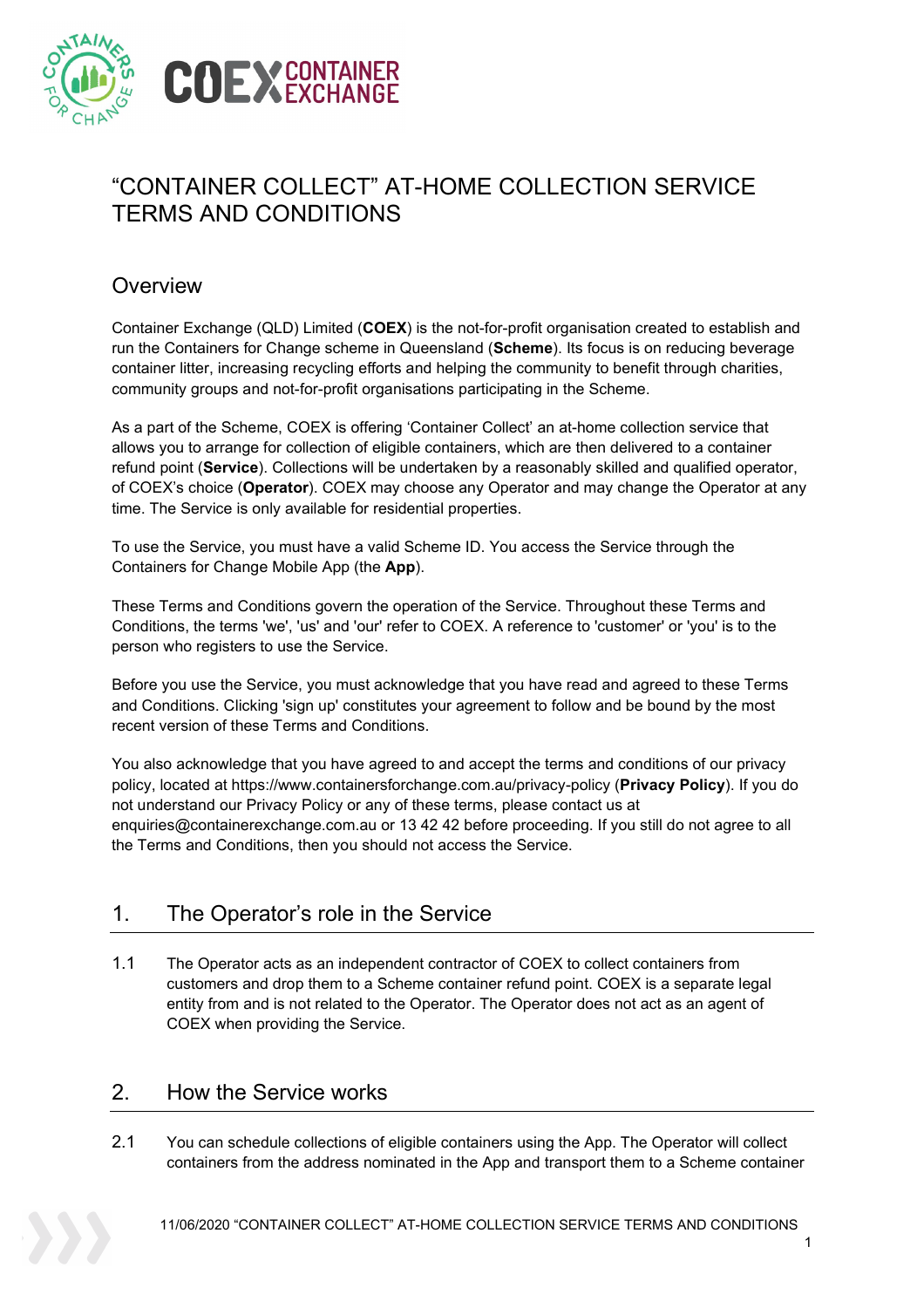



refund point, where they will be counted and sorted, and assessed for eligibility for a refund amount pursuant to the *Waste Reduction and Recycling Act 2011* (Qld) (**Act**).

- 2.2 By scheduling a collection, you give permission to the Operator to enter your property for the purpose of collecting your bags of eligible containers. You are responsible for ensuring that the Operator has unimpeded access to your property and to your bags of containers.
- 2.3 You must place all containers in a bag suitable for collection and transport by the Operator. All bags of containers must be left outside your home prior to 8am on the morning of the collection. The bags must be placed in a secure and safe location and any pets or other animals must be secured. If necessary, you will provide specific instructions on where to find the bags. The Operator may refuse to collect the bags if they do not feel safe at the collection location, if they cannot find the bags or if the containers are not placed in a suitable bag for collection and transport.
- 2.4 You must label your bags of containers with your Scheme ID only. You may use any bag of your choice. It must be durable and not fall apart. Once collected, these containers are transported, along with other customer bags, to a Scheme container refund point. Your containers will be assessed, sorted and counted within a few business days and you will be notified of your refund amount (less any Service Fee charged by COEX) shortly thereafter.
- 2.5 You must only provide eligible containers and you will only be eligible for the statutory refund amount for eligible containers. Eligibility is determined in accordance with the *Waste Reduction and Recycling Act 2011* (Qld) and its regulations (information on eligible containers in Queensland can be found on the Containers for Change website). You may be required to provide a refund declaration to the Operator in compliance with the Act (as an obligation under the Act or at the Operator's discretion).
- 2.6 Containers presented for collection must be empty, whole, in loose form and free from liquids, matter and other contamination. You must remove all caps and lids. The containers must be capable of assessment for eligibility. For safety reasons, glass bottles must be whole and intact. If the Operator suspects containers do not meet these requirements, they may refuse to collect the bag. Containers that do not meet those requirements will not be processed and you will not receive a refund.

# 3. Collections of containers

- 3.1 The Service may have limited availability. It is only available between the hours of 8am and 5pm. We will make every effort to ensure timely collection of your containers, but in some circumstances collection may not occur on the date you request.
- 3.2 We may refuse any collection you request from us. We may in our sole discretion, limit or cancel collections requested per person or per location. These restrictions may include collections placed by or under the same Scheme account. If we make a change to or cancel a collection, we may attempt to notify you by contacting the email address and/or phone number provided in the App.
- 3.3 You acknowledge that if you do not wish to use the Service, you can take your containers directly to one of the Scheme's container refund points.

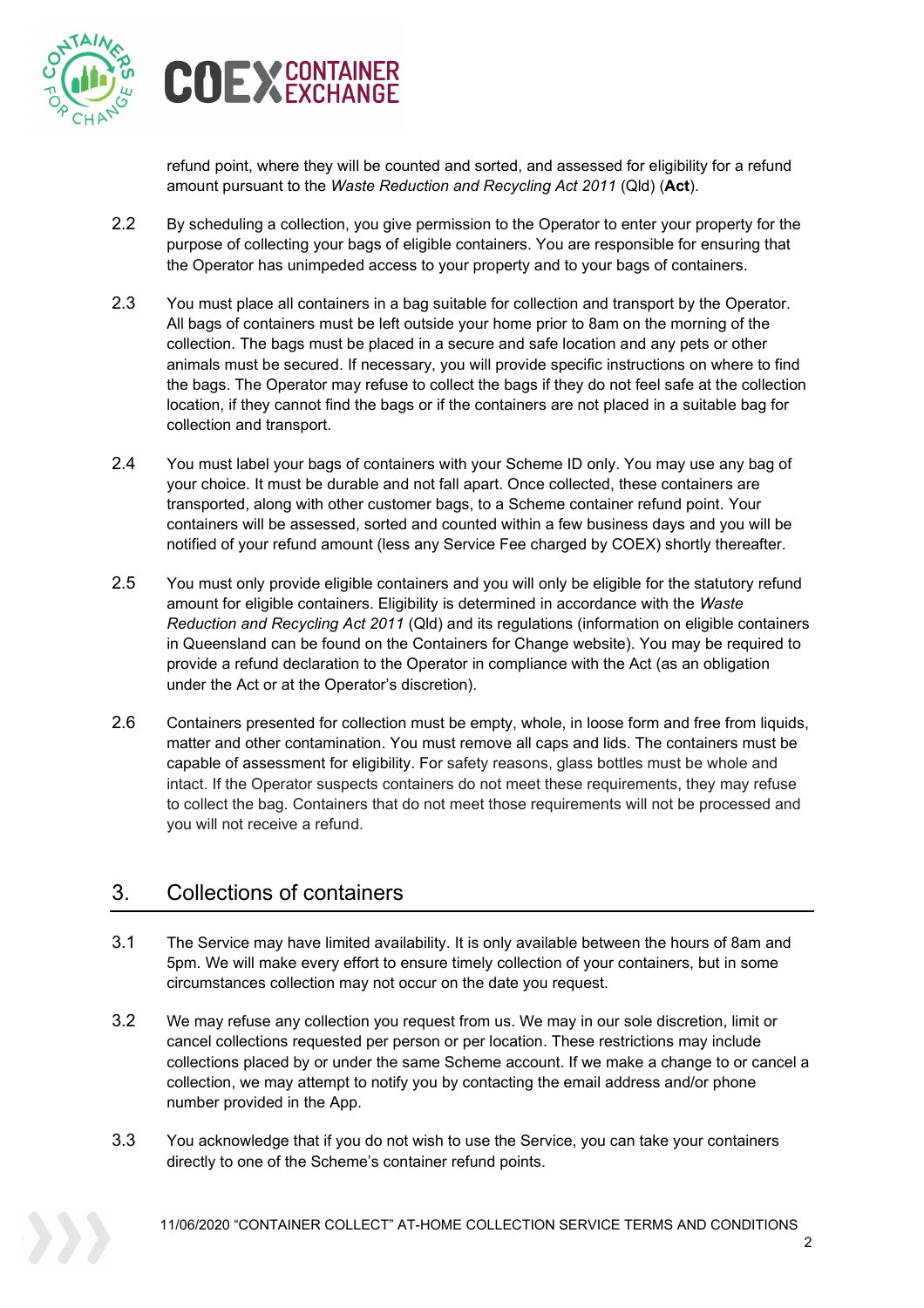

### 4. Quantity of containers

- 4.1 COEX and/or the Operator may determine a minimum and maximum number of containers allowed per bag. Such limits, if any, will be disclosed to you in the App.
- 4.2 If you provide a bag for collection outside the prescribed limits, the Operator may refuse to collect the containers that exceed the limit, or refuse to collect the bag entirely.

### 5. Container counts and assessment for eligibility

- 5.1 Container counts and assessments for eligibility will be conducted by the Operator. Containers may be counted manually or via automated counting apps. The counts of eligible containers performed by the Operator will be stored in COEX's database.
- 5.2 All counts and decisions on eligibility are considered final. If you have a query about counts, then you can contact us on 13 42 42 for further information and we will try to resolve your query.

### 6. Cost of Service

- 6.1 For each eligible container collected from you by the Operator as a part of the Service, you will receive the full refund amount (currently 10 cents) pursuant to section99S of the *Waste Reduction and Recycling Act 2011* (QLD) and regulation 12 of the Waste Reduction and Recycling Regulation 2011 (QLD).
- 6.2 We may charge you a service fee for each separate collection of containers from you (**Service Fee**). The Service Fee is consideration for the service provided to you in collecting the containers from your residence, as opposed to you depositing the containers in-person at a Scheme container refund point as per the usual operation of the Scheme. The amount of the Service Fee, if any, will be disclosed to you in the App when you schedule a collection. In the event a Service Fee is charged by COEX, you instruct COEX to deduct this Service Fee from the total refund amount payable to you for that collection and then pay the balance to you (if any).

# 7. Redemption

- 7.1 This is a cashless system. The Operator will not issue cash refunds on-the-spot. You must request eligible refunds through the App, in which case the funds in your Scheme account will be paid out to you via electronic funds transfer to your nominated bank account, or PayPal account.
- 7.2 COEX accepts no responsibility for the timing of receipt of payments. Timing of payment is contingent on a number of factors and may be prolonged for reasons including delays relating to:

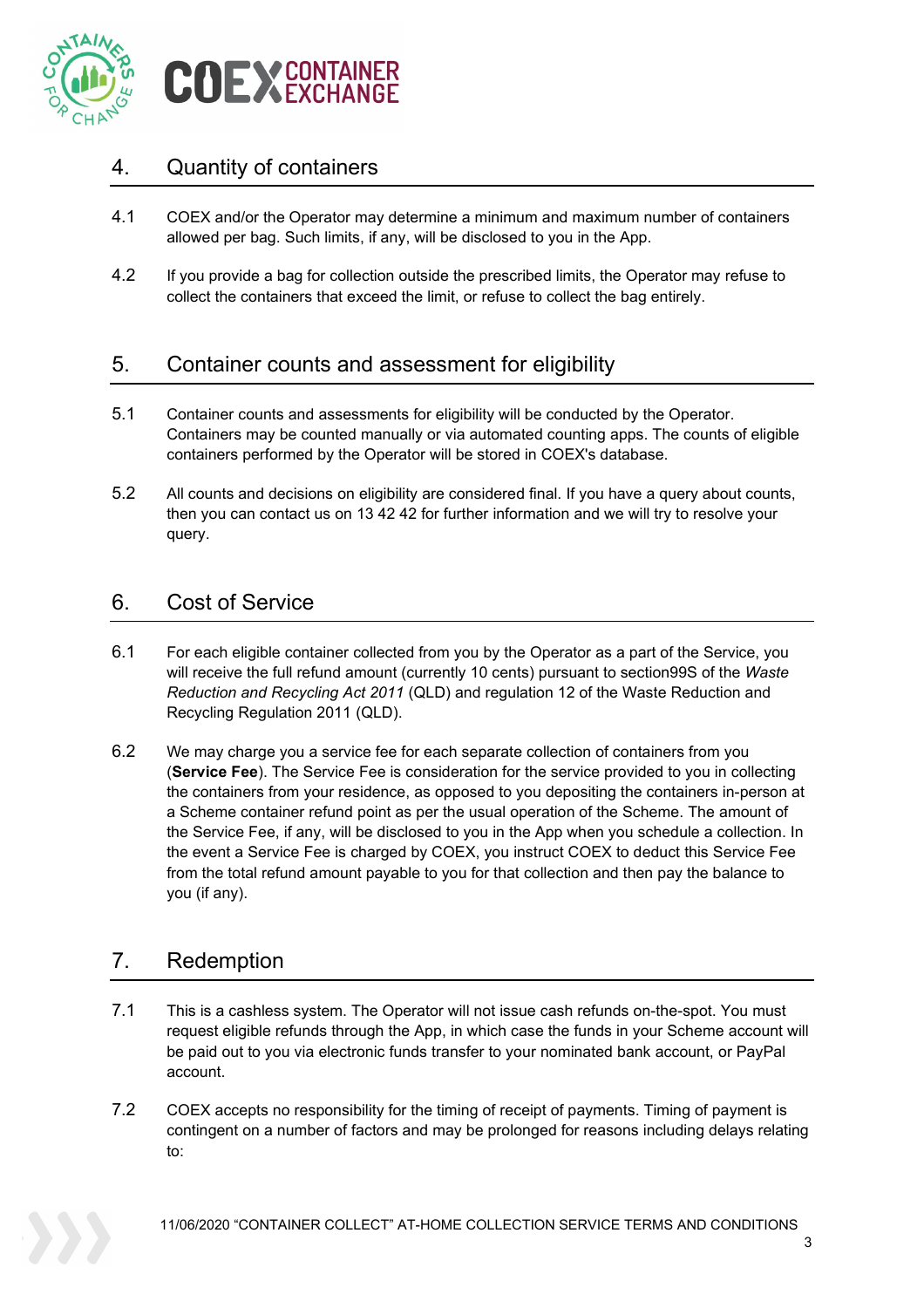

- (a) the collection, assessment and confirmation of deposited materials by a container refund point operator; or
- (b) the provision of information to us from a container refund point operator.
- 7.3 Further, delivery of payments are reliant on the Bulk Electronic Clearing System and PayPal, neither of which is owned nor operated by COEX.
- 7.4 COEX may change the redemption options available as part of the Service.

# 8. Your ability to enter into these Terms and Conditions

- 8.1 To enter into these Terms and Conditions, you must be at least 18 years old and fully able and competent to enter into a legally binding contract. You must be able to abide by and comply with these Terms and Conditions. If you accept these Terms and Conditions, you represent that you have capacity to be bound by them. If you are 13 or older, you may still create a Scheme account. However, by doing so, you represent that that you have reviewed these Terms and Conditions with your parent or legal guardian. If you are a parent or guardian permitting a person under the age of 18 (a **Minor**) to create a Scheme account, you agree to:
	- (a) exercise supervision over the Minor's use of our website and App;
	- (b) assume all risks associated with the Minor's use of our website and the App, including the transmission of content or information to and from third parties via the Internet;
	- (c) assume liabilities resulting from the Minor's use of our website and App;
	- (d) ensure the accuracy and truthfulness of all information submitted by the Minor; and
	- (e) provide the consents contained in these Terms and Conditions on behalf of the Minor.
- 8.2 We may ask you to confirm that you have your parent's or guardian's permission and that they have agreed to these Terms and Conditions on your behalf, and, even if we do not do this, we will assume that this is the case and will provide access to our website and your Account on this basis.

### 9. Theft or tampering

9.1 The nature of the Service means your bags for collection may be left unattended in view of the public. You are responsible for preventing theft or tampering by securing your containers on your property until collection. Neither COEX nor the Operator will be held liable for any theft of or tampering with any containers prior to collection.

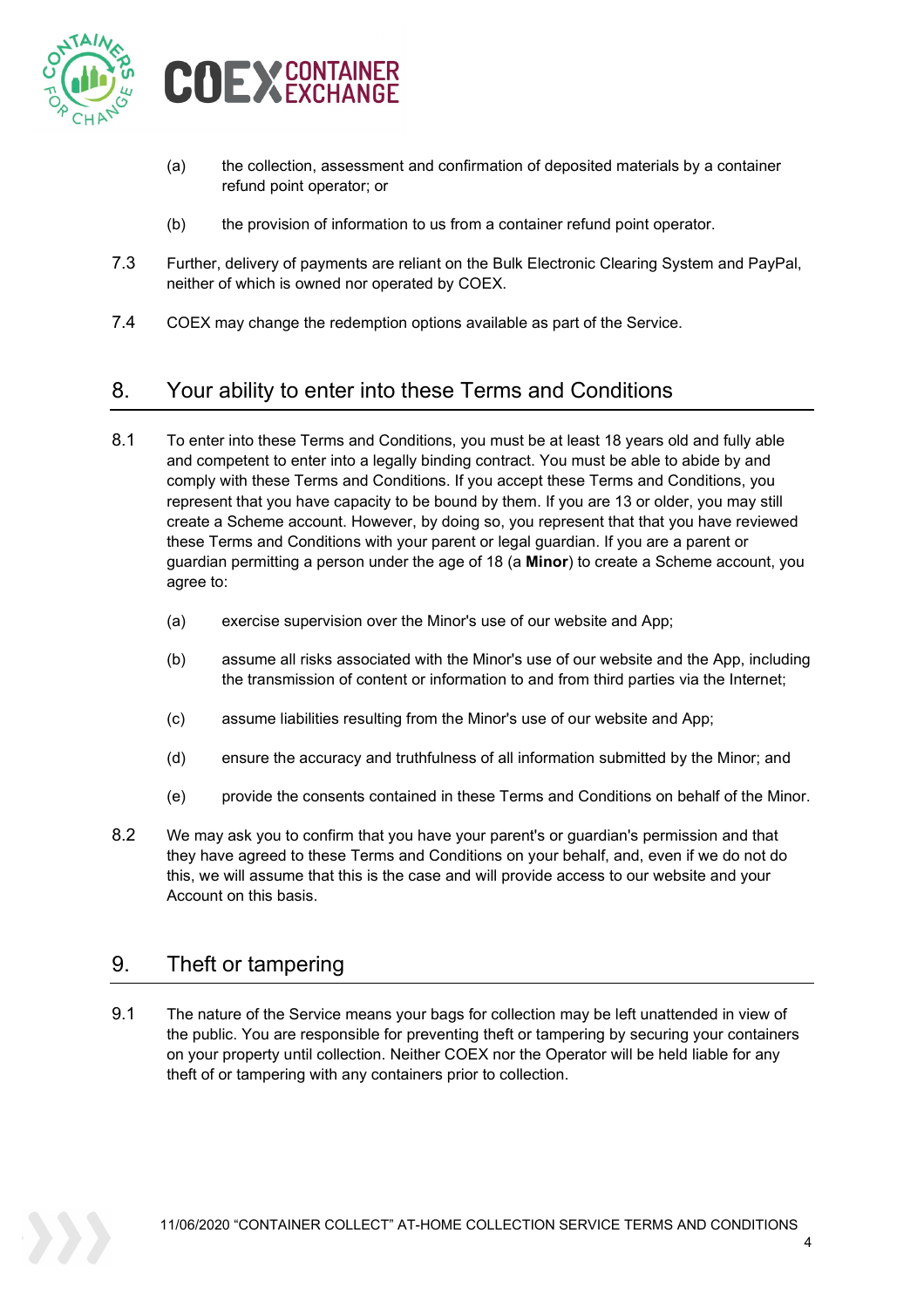

# 10. Garbage and ineligible materials

10.1 You must not include garbage (including ineligible containers) in your bags for collection. The Operator may refuse to collect a bag if it suspects there is garbage present. Any ineligible containers, garbage, or personal property of any kind that is inadvertently collected by the Operator (within your collection bags) will be disposed of and will not be returned to you.

#### 11. User account

- 11.1 COEX may end the Service at any time. In that case, you may still use your Scheme ID to return containers in-person at any of the Scheme's container refund points.
- 11.2 If COEX terminates your Scheme account (see clause [20.2](#page-8-0) below), the funds in your Account at the time of termination will be paid to you by electronic transfer to your nominated bank account, or PayPal account.
- 11.3 You are responsible for ensuring the accuracy of your personal information for your Scheme account, including your most current email, phone, mailing address and bank account details, and PayPal account details. If we discover that your contact details are inaccurate or you have not nominated an Australian bank account, or PayPal account, we will donate the funds to a registered charity of our choice within three months.

### 12. Passwords

12.1 You are solely responsible for maintaining the confidentiality of your password and user account information, if any. You must notify us immediately in the event of any known or suspected unauthorised use of your user account, or any known or suspected breach of security, including loss, theft, or unauthorised disclosure of your or anyone else's password. If electronic fraud or identity theft has occurred, COEX will, upon notification or discovery, freeze your account until ownership can be confirmed.

# 13. Third party tools

13.1 We may provide you with access to third party tools, such as Google Maps, over which we neither monitor nor have any control or input. You agree that we provide access to such tools 'as is' and 'as available' without any warranties, representations or conditions of any kind and without any endorsement. We will have no liability whatsoever arising from or relating to your use of optional third party tools. Any use by you of third party tools offered through the App is entirely at your own risk and discretion and you should ensure that you are familiar with and approve of the terms on which tools are provided by the relevant third party provider.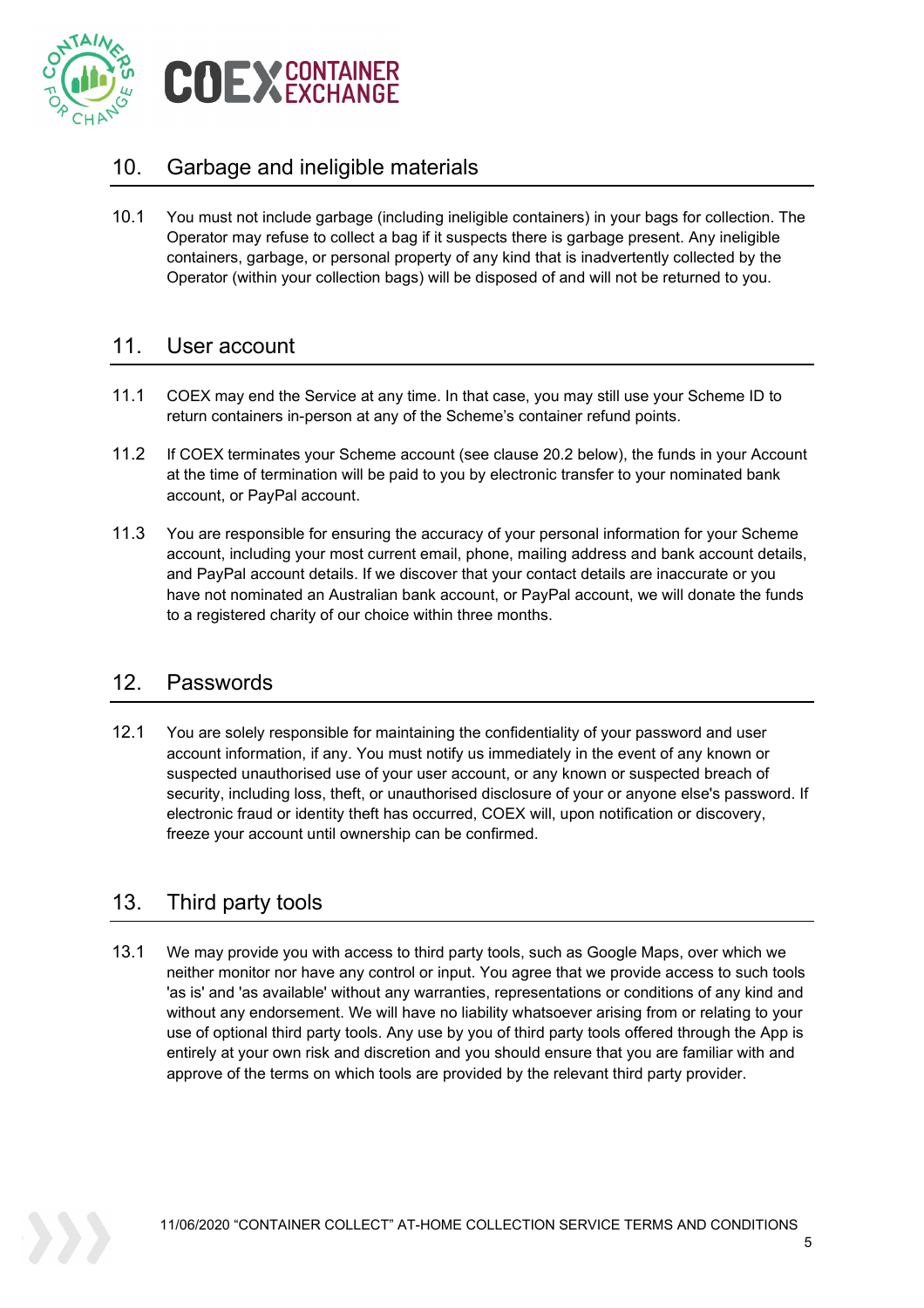

### 14. Third party links

14.1 The App may permit you to link to other websites or resources on the internet, and other websites or resources may contain links to the App. These other websites are not under COEX's control, and you agree that COEX is not responsible or liable for any third party content or any associated loss or damage. The inclusion of any such link does not imply endorsement by COEX.

### 15. Service and App content

- 15.1 We do not guarantee the Service, including the App, will be free from typographical errors, inaccuracies, or omissions that may relate to pricing, promotions, offers and availability. If we spot an error, we may correct it, update information or cancel orders where it is reasonable to do so.
- 15.2 COEX does not warrant that the App, Service or any function contained in the App will be uninterrupted or error-free, that defects will be corrected, or that the App or the servers that make the App available are free of viruses or other harmful components.
- 15.3 The intellectual property that we own or are entitled to use includes but is not limited to:
	- (a) COEX and Scheme logos;
	- (b) the App, including but not limited to its 'look and feel' (e.g. text, graphics, images, logos, buttons, icons and the placement and layout);
	- (c) images, video, audio, data, content, software (including html-based computer programs); and
	- (d) other media, material or information.
- 15.4 Nothing in these Terms and Conditions, the Privacy Policy or your use of the App transfers any intellectual property rights to you. The intellectual property is intended solely for personal, non-commercial use. You may not download or copy the content displayed on the App. You may not do anything which infringes our intellectual property rights (e.g. reproduce, distribute, display or sell any of our intellectual property).

#### 16. User conduct

- 16.1 You must not use the App in any way that causes, or is likely to cause the App or access to it, to be interrupted, damaged or impaired in any way. You must use the App for lawful purposes only. You understand that you are responsible for all electronic communications and content sent from your computer to us.
- 16.2 Certain portions of the App may have functionality for material to be sent to you via email to addresses specified by you. By using this facility, you confirm that you have entered your correct email address or have the consent of the recipient to send such emails.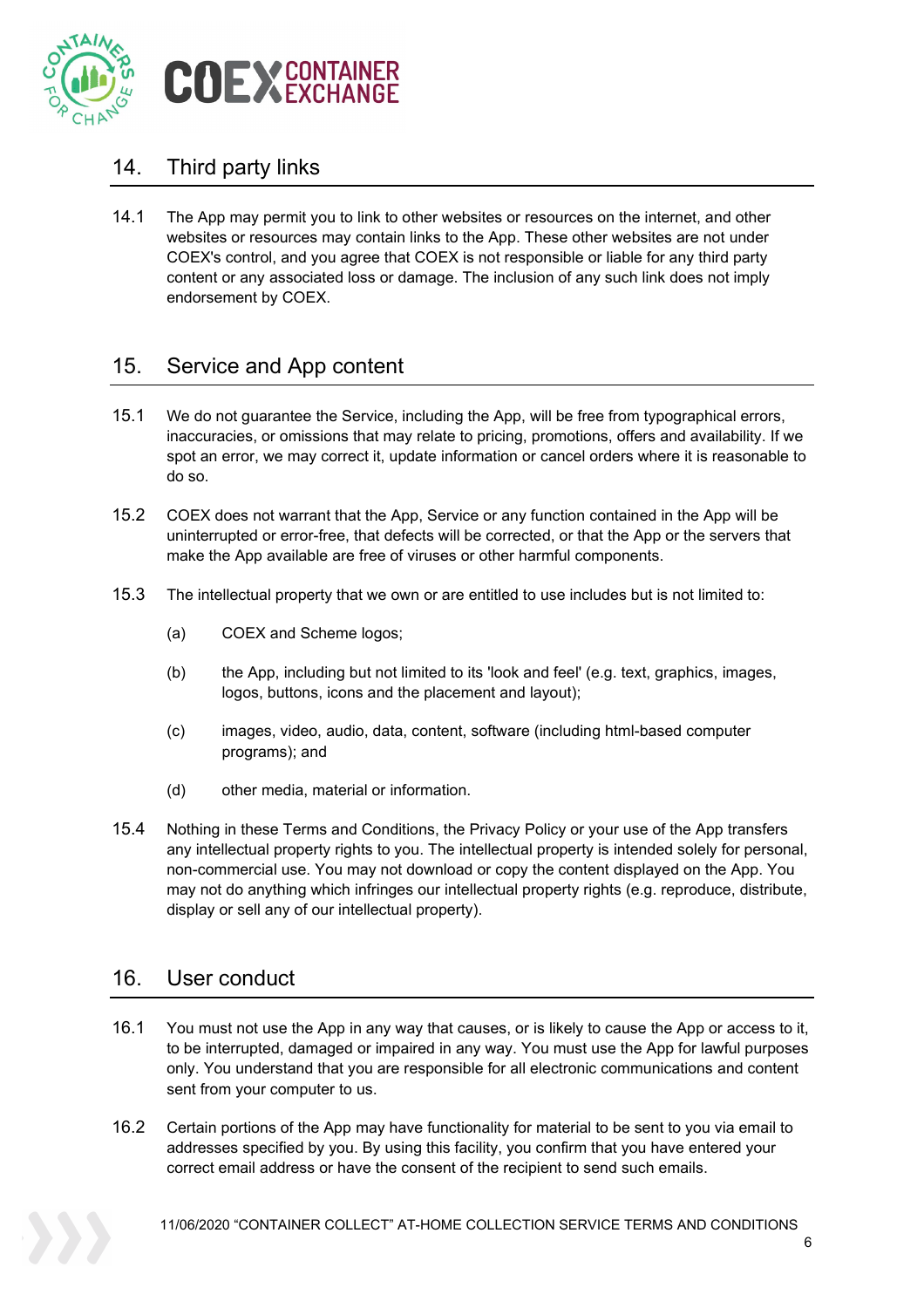

- 16.3 Harassment in any manner or form, including via email or by obscene or abusive language is strictly forbidden. Impersonation of others, including any employees of COEX or the Operator, or users of the App, is prohibited.
- 16.4 You agree not to reproduce, duplicate, copy, sell, resell or exploit any portion of the Service or the App, use or access to the Service or any contact on the App through which the Service is provided without express written permission by us.

### 17. User feedback

17.1 We welcome your ideas, suggestions and feedback (**Feedback**) for improving the Service, but you do so voluntarily and on the basis and in the knowledge that we do not pay any compensation for such Feedback and we do not acknowledge any intellectual property rights or ownership held by you in any aspect of the Feedback.

### 18. Personal information

- 18.1 Your submission of personal information through the App is governed by our Privacy Policy, which can be viewed by clicking on the 'Privacy Policy' link located on the App. These Terms and Conditions incorporate by reference the terms and conditions of the Privacy Policy. By providing us with your personal information, you agree for us to handle that information in accordance with our Privacy Policy. By providing us with your personal information, you agree to us handling that information in accordance with our Privacy Policy.
- 18.2 We may share certain information you provide to us, such as your name and contact details, with the Operator. By registering for an account for the Service, you agree:
	- (a) to COEX disclosing your personal information, including your name, address and contact details, to the Operator; and
	- (b) to the Operator contacting you by email or telephone on the day of the collection if your containers are not easily identifiable.

### 19. Liability

- 19.1 You acknowledge and agree that COEX does not collect any containers. You agree and understand that COEX is not an agent for the Operator and the Operator is an independent contractor. COEX (including its employees) is not liable for any personal injury, any loss or damage (whether direct, indirect, special or consequential), and any costs (including legal costs) in any way arising out of or in connection with the Service and any act or omission of the Operator (including its members, employees, contractors and agents).
- 19.2 The Operator (including its members, employees, contractors and agents) is not liable for any personal injury, loss or damage (whether direct, indirect, special or consequential), and any costs in any way arising out of or in connection with the Service. This includes damage to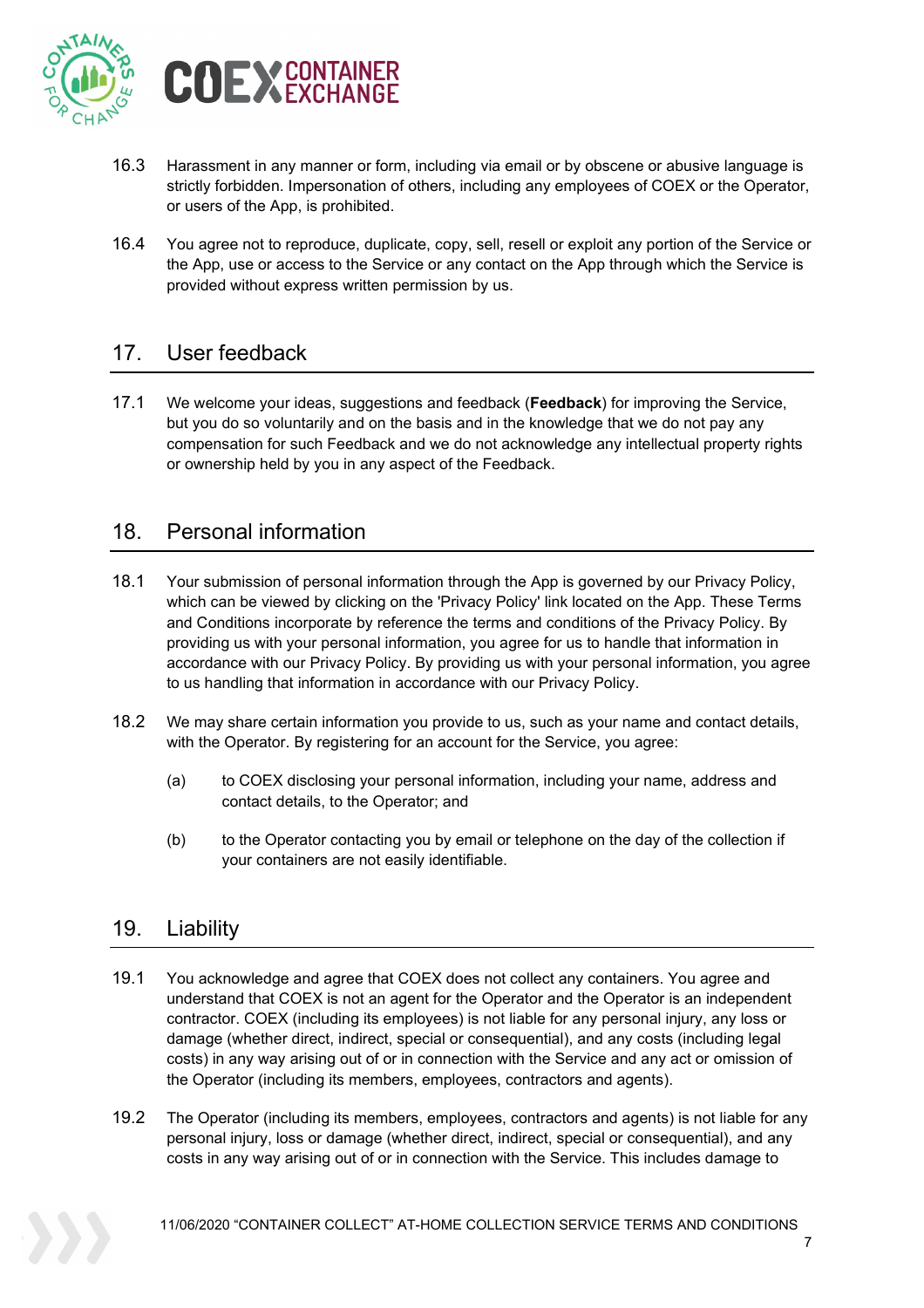



your property or on your property (including theft of any containers from your property), except to the extent that there is evidence to prove they are responsible for the damage.

- 19.3 COEX makes no representations and gives no warranties about:
	- (a) the Operator's ability to provide or perform the Service; and
	- (b) the accuracy or sufficiency of any description or statement in any advertisement, or information or statements made or given by COEX or the Operator concerning the Service.
- 19.4 You indemnify COEX against any claim, loss or damage (including legal costs and expenses), howsoever described and howsoever arising (including in contract, tort including negligence, in equity, under statute or otherwise), sustained by:
	- (a) you (including and the occupants and guests at your property) arising out of, or in connection with, any act or omission by the Operator (including its members, employees, agents and any other representative) in breach of the Act or these Terms and Conditions, and the Service. This includes, without limitation, any failure to perform the Service, any delays in performance of the Service, representations or misstatements made by the Operator regarding the Service and the Scheme;
	- (b) the Operator (including its members, employees, agents and any other representative) arising out of, or in connection with, any act or commission by you (including any person acting on your behalf) in breach of the Act or these Terms and Conditions, and the Service;
	- (c) COEX (including its employees) arising out of, or in connection with, any act or commission by you (including any person acting on your behalf) in breach of the Act or these Terms and Conditions, and the Service. This includes the costs associated with the presentation of ineligible material or containers through the Service.
- 19.5 We do our best to make our App work simply and effectively, but if you feel that you have suffered a loss through using it, you may have certain rights and remedies under the *Competition and Consumer Act 2010* (Cth) and other laws, which may imply certain conditions and warranties into this agreement. We do not exclude, restrict or modify those rights, remedies or implied conditions and warranties.
- 19.6 Where we are liable for any loss or damage in connection with or arising from the breach of any term, condition, warranty or remedy implied by *the Competition and Consumer Act 2010* (Cth), our liability is limited to the amount of your deposit or deposits directly related to your loss, or the resupply of the Service to you (at the Operator's or COEX's election). You must let us know as soon as you become aware or believe that you have a claim against us. You indemnify us from and against all actions, claims, suits, demands, liabilities, losses, costs and expenses arising in any way whatsoever out of or in any way connected with your use of the App and Services in a manner contrary to these Terms and Conditions.

#### 20. Termination

20.1 If you wish to terminate these Terms and Conditions, you may do so by: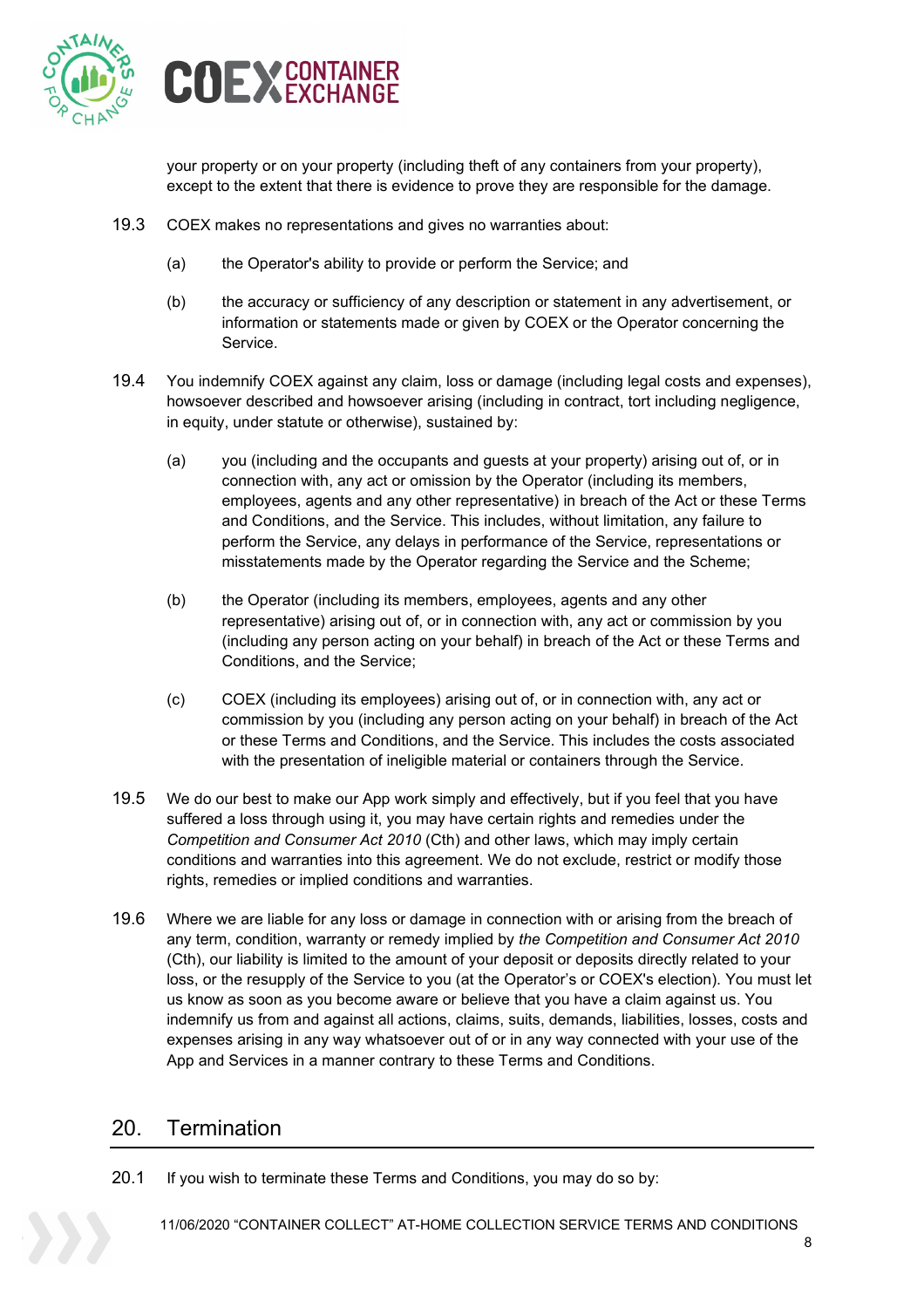

- (a) notifying COEX at any time; and
- (b) closing your accounts for all of the Services which you use, where COEX has made this option available to you.
- <span id="page-8-0"></span>20.2 COEX may at any time, terminate the Terms and Conditions if:
	- (a) you have breached any provision of the Terms and Conditions or intend to breach any provision;
	- (b) COEX is transitioning to no longer providing the Services to members in the area which you are a resident; or
	- (c) the provision of the Services to you by COEX is, in the opinion of COEX, no longer commercially viable.
- 20.3 Subject to local applicable laws, COEX reserves the right to discontinue or cancel the Scheme or Service at any time and suspend or deny, in its sole discretion, your access to all or any portion of the Service, without notice, if you breach any provision of the Terms and Conditions or any applicable law or if your conduct impacts COEX's name or reputation or violates the rights of those of another party.
- 20.4 When the Terms and Conditions come to an end, all of the legal rights, obligations and liabilities that you and COEX have benefited from, been subject to (or which have accrued over time whilst the Terms and Conditions have been in force) or which are expressed to continue indefinitely, shall be unaffected by this cessation, and the provisions of this clause shall continue to apply to such rights, obligations and liabilities.

### 21. Entire agreement

- 21.1 These Terms and Conditions together with the Privacy Policy constitute the entire agreement between COEX and you in relation to the Service and no other communications or representations should be interpreted as being part of the agreement.
- 21.2 The terms and conditions of the wider COEX Scheme are separate and distinct to these Terms and Conditions. Please refer to those terms and conditions (which you agreed to when you received a Scheme ID) for anything related to the Scheme. You may request a copy of any of our terms by using the contact details provided below.

### 22. Governing law

22.1 These Terms and Conditions and the provisions of the Service will be governed by the laws of Queensland, Australia and you agree that the exclusive venue for resolving any dispute will be the courts of Queensland, Australia.